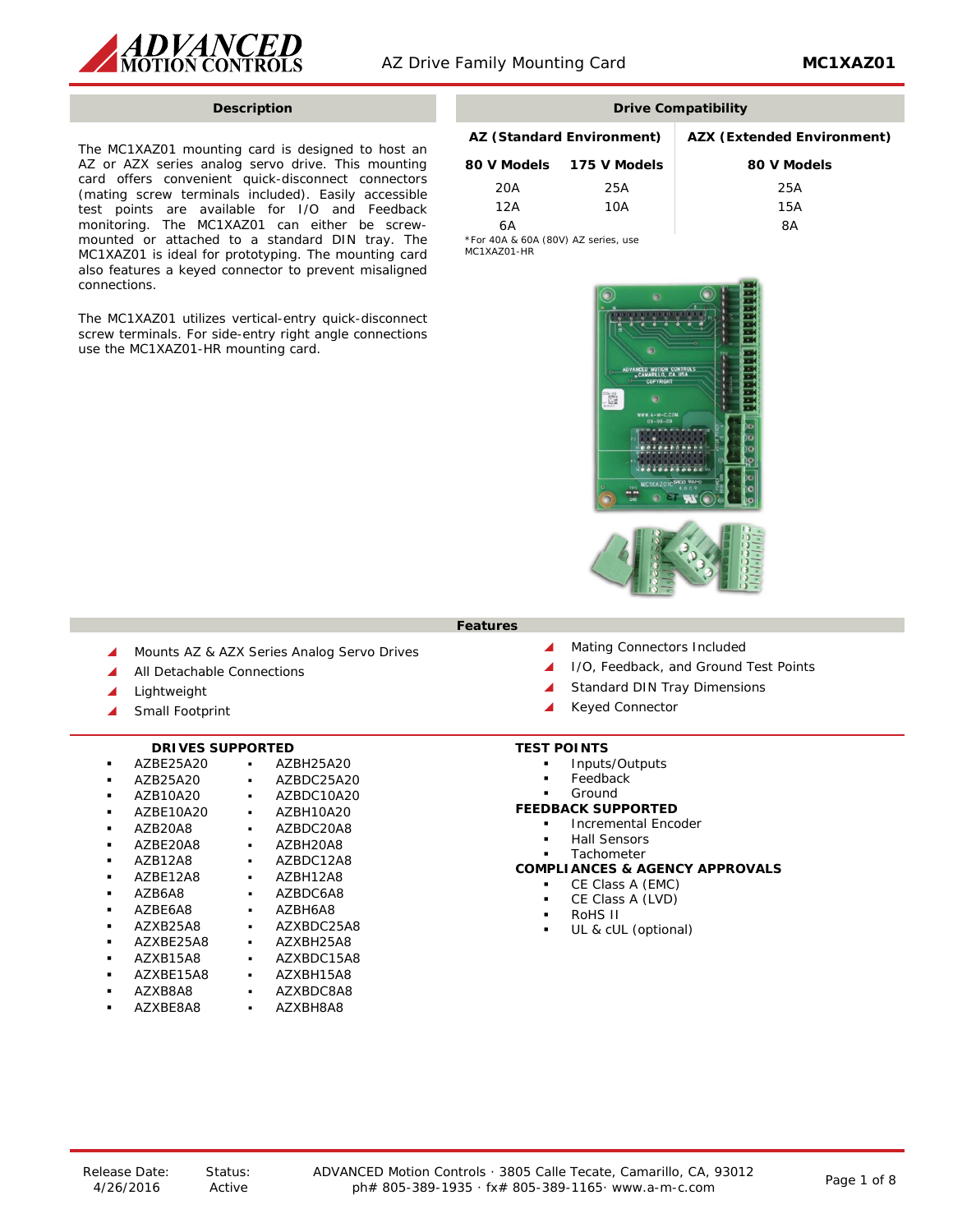

# **SPECIFICATIONS**

| <b>Mechanical Specifications</b> |                          |                                                                  |
|----------------------------------|--------------------------|------------------------------------------------------------------|
| Description                      | Units                    | Value                                                            |
| Agency Approvals                 | $\sim$                   | CE Class A (EMC), CE Class A (LVD), RoHS II, UL & cUL (optional) |
| Size $(H \times W \times D)$ **  | $mm$ (in)                | 101.6 x 71.9 x 15.7 (4.00 x 2.83 x 0.54)                         |
| Weight (with mating connectors)  | $g$ (oz)                 | 58.3(2.1)                                                        |
| P1 Connector                     | $\overline{\phantom{a}}$ | 16-pin, 2.54 mm spaced header                                    |
| P <sub>2</sub> Connector         | $\blacksquare$           | 22-pin, 2.54 mm spaced, dual-row header                          |
| P <sub>3</sub> Connector         | $\blacksquare$           | 22-pin, 2.54 mm spaced, dual-row header                          |
| P4 Connector*                    | $\blacksquare$           | 8-port, 3.5 mm spaced insert connector                           |
| P5 Connector*                    | ٠                        | 8-port, 3.5 mm spaced insert connector                           |
| P6 Connector*                    | $\blacksquare$           | 4-port, 5.08 mm spaced insert connector                          |
| P7 Connector*                    | $\blacksquare$           | 3-port, 5.08 mm spaced insert connector                          |
| *Mating Connector Included       |                          |                                                                  |

\*Mating Connector Included

\*\*Depth value is without mating connectors. See mounting dimensions drawing for depth with mating connectors installed. The total depth with an AZ servo drive mounted on the card will be equivalent to the depth dimension of the servo drive (including pins). See specific drive datasheet mounting dimensions drawing for value.

| <b>Information on Approvals and Compliances</b> |                                                                                                                                                                                                                                                                                                                      |  |
|-------------------------------------------------|----------------------------------------------------------------------------------------------------------------------------------------------------------------------------------------------------------------------------------------------------------------------------------------------------------------------|--|
|                                                 |                                                                                                                                                                                                                                                                                                                      |  |
|                                                 | UL approval optional based on customer request. Contact ADVANCED Motion Controls for more information.                                                                                                                                                                                                               |  |
| C<br>PENDING US                                 | US and Canadian safety compliance with UL 508c, the industrial standard for power conversion electronics. UL<br>registered under file number E140173. Note that machine components compliant with UL are considered UL                                                                                               |  |
|                                                 | registered as opposed to UL listed as would be the case for commercial products.                                                                                                                                                                                                                                     |  |
| $\epsilon$                                      | Compliant with European CE for both the Class A EMC Directive 2004/108/EC on Electromagnetic Compatibility<br>(specifically EN 61000-6-4:2007 and EN 61000-6-2:2005) and LVD requirements of directive 2006/95/EC<br>(specifically EN 60204-1:2006), a low voltage directive to protect users from electrical shock. |  |
| <b>ROHSII</b><br><b>Compliant</b>               | The RoHS II Directive 2011/65/EU restricts the use of certain substances including lead, mercury, cadmium,<br>hexavalent chromium and halogenated flame retardants PBB and PBDE in electronic equipment.                                                                                                             |  |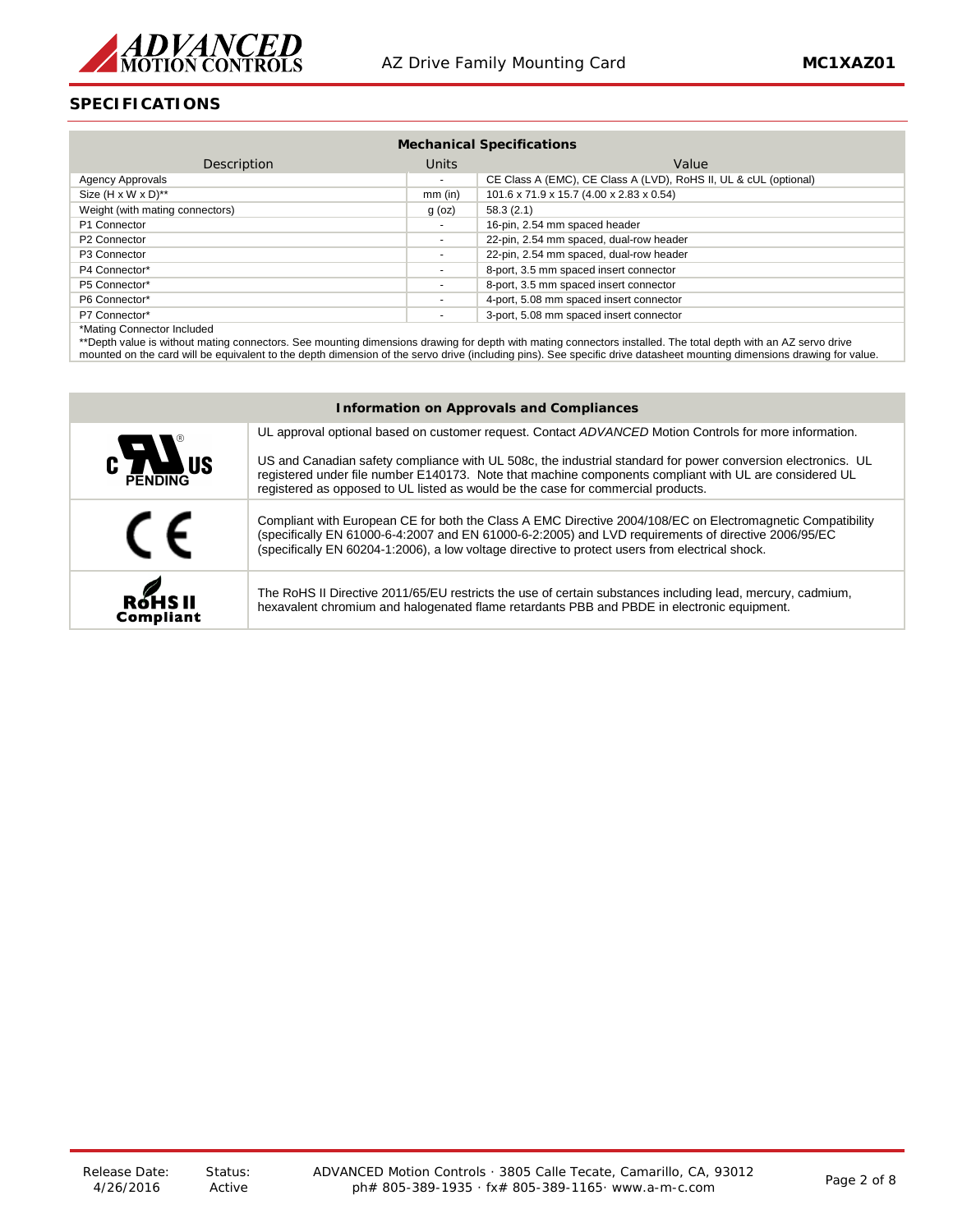

# **PIN FUNCTIONS**

#### **P1 – Mounting Signal Connector**

This connector mates directly to the drive. For pin functions refer to the drive datasheet.

#### **P2 – Mounting Power Connector**

This connector mates directly to the drive. For pin functions refer to the drive datasheet.

#### **P3 – Mounting Power Connector**

This connector mates directly to the drive. For pin functions refer to the drive datasheet.

| $P4 - I/O$ Connector* |                                  |                                                                                                                                                                                                                                |            |
|-----------------------|----------------------------------|--------------------------------------------------------------------------------------------------------------------------------------------------------------------------------------------------------------------------------|------------|
| <b>Pin</b>            | <b>Name</b>                      | <b>Description</b>                                                                                                                                                                                                             | 1/0        |
|                       | +REF IN / PWM IN                 | Analog Input Drives: Differential Reference Input<br>PWM Input drives: Pulse width modulated digital input command                                                                                                             |            |
| 2                     | SIGNAL GND                       | Signal Ground                                                                                                                                                                                                                  | <b>GND</b> |
| 3                     | -REF IN / PWM IN                 | Analog Input Drives: Differential Reference Input<br>PWM Input drives: Direction Input                                                                                                                                         |            |
| 4                     | <b>CURRENT MONITOR</b>           | Current Monitor. Analog output signal proportional to the actual current output. Measure relative to<br>signal ground. See drive datasheet for scaling factor.                                                                 | $\circ$    |
| 5                     | <b>INHIBIT IN</b>                | TTL level (+5 V) inhibit/enable input. Leave open to enable drive. Pull to ground to inhibit drive. Inhibit<br>turns off all power devices.                                                                                    |            |
| 6                     | <b>CURRENT REF OUT</b>           | Measures the command current to the internal current-loop. Measure relative to signal ground. See<br>drive datasheet for maximum output voltage.                                                                               | O          |
|                       | <b>FAULT OUT</b>                 | TTL level (+5 V) output becomes high when power devices are disabled due to at least one of the<br>following conditions: inhibit, invalid Hall state, output short circuit, over voltage, over temperature,<br>power-up reset. | $\circ$    |
| 8                     | <b>VEL MONITOR OUT / TACH IN</b> | Velocity Monitor. Analog output proportional to motor speed. See drive datasheet for scaling factor. For<br>Tachometer Velocity mode, feedback voltage range is ± 60 VDC max.                                                  | O/I        |

\*Not all functions are used on every drive model. Consult the drive datasheet to see which features are included.

#### **P5 – Feedback Connector\***

| Pin | <b>Name</b>       | <b>Description</b>                                                                                         | 1/0        |
|-----|-------------------|------------------------------------------------------------------------------------------------------------|------------|
|     | MOT ENC A         | Single-ended Encoder Input A                                                                               |            |
| 2   | MOT ENC B         | Single-ended Encoder Input B                                                                               |            |
| 3   | <b>OFFSET</b>     | Connection to external resistance for command offset adjustments.                                          |            |
| 4   | HALL 1            |                                                                                                            |            |
| 5   | HALL <sub>2</sub> | Single-ended Hall/Commutation Sensor Inputs (+5 V logic level)                                             |            |
| 6   | HALL 3            |                                                                                                            |            |
| 7   | SIGNAL GND        | Signal Ground                                                                                              | <b>GND</b> |
| 8   | +V HALL OUT       | Low Power Supply for Hall Sensors (+6 V @ 30 mA). Referenced to signal ground. Short circuit<br>protected. | $\Omega$   |

\*Not all functions are used on every drive model. Consult the drive datasheet to see which features are included.

# **P6 – Motor Power Connector Pin Name Description I/O** 1 MOTOR A MOTOR A Motor Phase A. 2 MOTOR B Motor Phase B. COMPOSE AND RESERVE BEING A SERVER AND RESERVE BEING A SERVER AND RESERVE BEING A SERVER AND RESERVE BEING A SERVER AND RESERVE BEING A SERVER AND RESERVE BEING A SERVER AND RESERVE BEING A SERVER 3 MOTOR C Motor Phase C. 4 CHASSIS Chassis (PE Ground) PE

| <b>P7-Power Connector</b> |                |                                           |            |
|---------------------------|----------------|-------------------------------------------|------------|
| Pin                       | <b>Name</b>    | <b>Description</b>                        | 1/0        |
|                           | POWER GND      | Power Ground (Common with Signal Ground). | <b>GND</b> |
| າ                         | HIGH VOLTAGE   | DC Power Input.                           |            |
| 3                         | <b>CHASSIS</b> | Chassis (PE Ground)                       | PE         |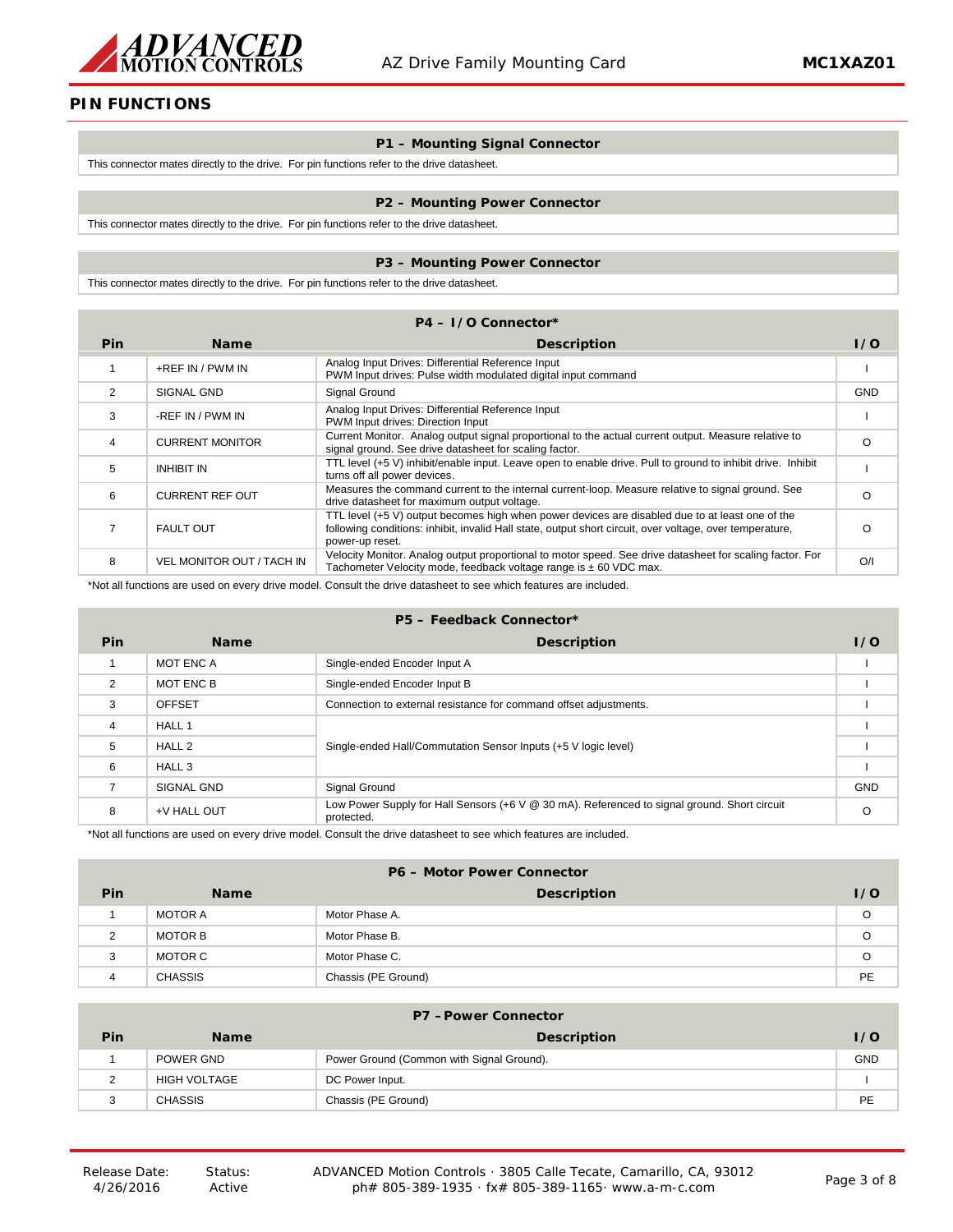

# **MECHANICAL INFORMATION**

| P1 - Mounting Signal Connector |                                                       |  |
|--------------------------------|-------------------------------------------------------|--|
| Connector Information          | 16-pin, 2.54 mm pitch header                          |  |
| <b>Mating Connector</b>        | No mating connector required. Mate directly to drive. |  |
|                                |                                                       |  |
|                                | P2 - Mounting Power Connector                         |  |
| Connector Information          | 22-pin, 2.54 mm pitch header                          |  |
| <b>Mating Connector</b>        | No mating connector required. Mate directly to drive. |  |
|                                |                                                       |  |
| P3 - Mounting Power Connector  |                                                       |  |
| Connector Information          | 22-pin, 2.54 mm pitch header                          |  |

| $P4 - I/O$ Connector    |                     |                                        |  |
|-------------------------|---------------------|----------------------------------------|--|
| Connector Information   |                     | 8-port, 3.5 mm spaced insert connector |  |
| <b>Mating Connector</b> | Details             | Phoenix Contact: P/N 1840421           |  |
|                         | Included with Drive | Yes                                    |  |
|                         |                     |                                        |  |
|                         |                     |                                        |  |

Mating Connector **No mating connector required.** Mate directly to drive.



| P5 - Feedback Connector                                                                                                                             |          |                                        |  |
|-----------------------------------------------------------------------------------------------------------------------------------------------------|----------|----------------------------------------|--|
| Connector Information                                                                                                                               |          | 8-port, 3.5 mm spaced insert connector |  |
|                                                                                                                                                     | Details  | Phoenix Contact: P/N 1840421           |  |
| Mating Connector                                                                                                                                    | Included | Yes                                    |  |
| $-4$ HALL 1<br>$-3$ OFFSET<br>$-2$ MOT ENC B<br>$-1$ MOT ENC A<br>121515151515252525<br>$-5$ HALL 2<br>$-6$ HALL 3<br>7 SIGNAL GND<br>8 +V HALL OUT |          |                                        |  |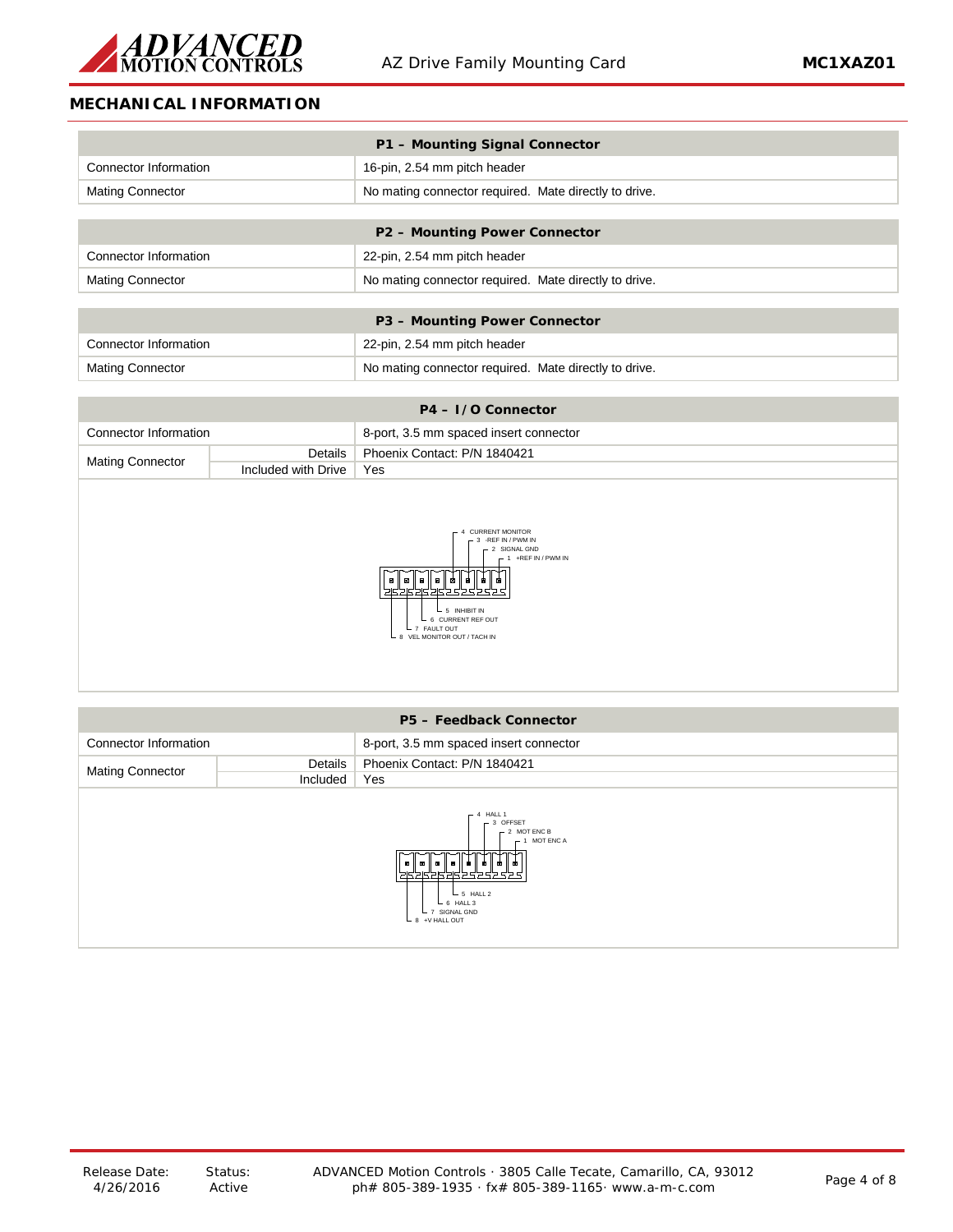

| <b>P6 - Motor Power Connector</b>                          |          |                                                                   |
|------------------------------------------------------------|----------|-------------------------------------------------------------------|
| Connector Information                                      |          | 4-port, 5.08 mm spaced insert connector                           |
|                                                            | Details  | Phoenix Contact: P/N 1757035 or 1777303 (vertical screw terminal) |
| <b>Mating Connector</b>                                    | Included | Yes                                                               |
| <b>CHASSIS</b><br>3 MOTOR C<br><b>MOTOR B</b><br>1 MOTOR A |          |                                                                   |

| P7 - Power Connector                        |          |                                                                   |
|---------------------------------------------|----------|-------------------------------------------------------------------|
| Connector Information                       |          | 3-port, 5.08 mm spaced insert connector                           |
|                                             | Details  | Phoenix Contact: P/N 1757022 or 1777293 (vertical screw terminal) |
| <b>Mating Connector</b>                     | Included | Yes                                                               |
| $-3$ CHASSIS<br>-2 HIGH VOLTAGE<br>$-1$ GND |          |                                                                   |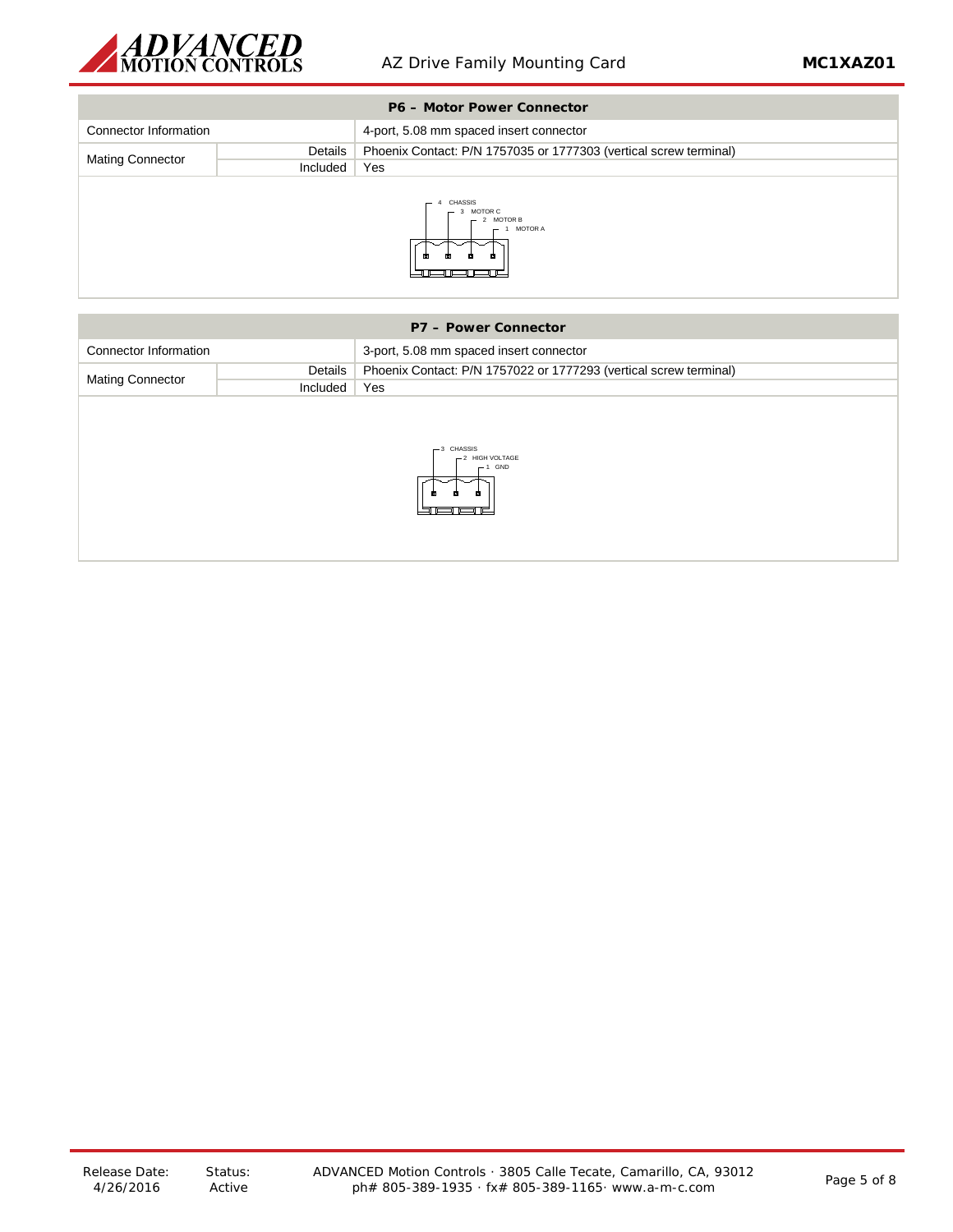

## **HARDWARE NOTES**

The MC1XAZ01 mounting card is designed for easy installation and integration by means of quick disconnect screw-terminals and the ability to easily slide into a standard sized DIN mounting tray. The MC1XAZ01 can also be mounted to a panel or other plane surface by means of four screw-mount locations on the mounting card PCB. The photo below shows an AZ-series amplifier installed onto the MC1XAZ01, which is inserted in a DIN mounting tray, with I/O, Feedback, and Power mating connectors shown alongside (amplifier and mounting tray not included with MC1XAZ01 mounting card).



**DIN MOUNTING TRAY EXAMPLE:**

Manufacturer: Phoenix Contact ®

### **INCLUDED CONNECTORS:**

Manufacturer: Phoenix Contact ®

3-position 5.08 mm spaced plug terminal (1 quantity, manufacturer part number: 1757022) 4-position 5.08 mm spaced plug terminal (1 quantity, manufacturer part number: 1757035) 8-position 3.5 mm spaced plug terminal (2 quantity, manufacturer part number: 1840421)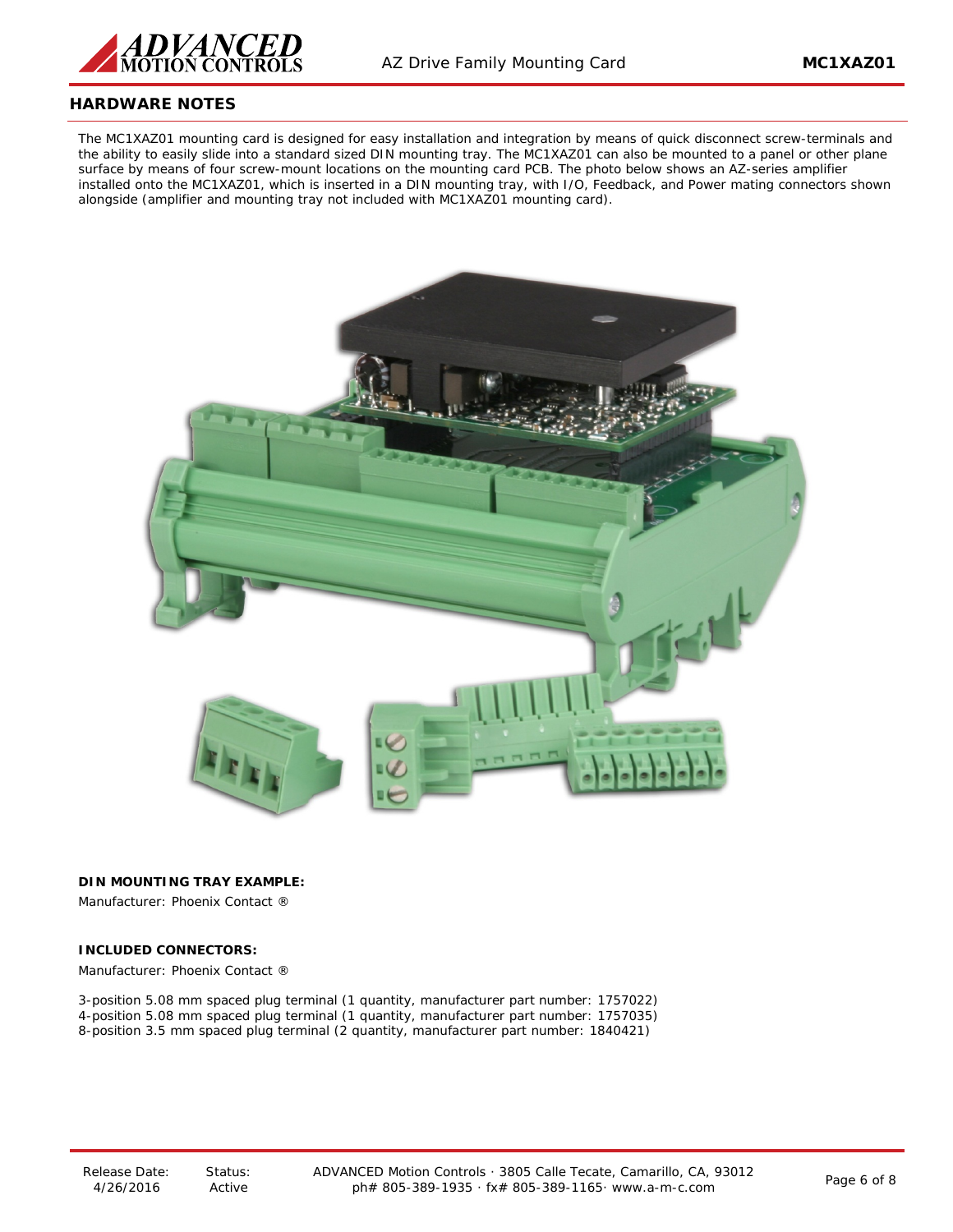

# **MOUNTING DIMENSIONS**